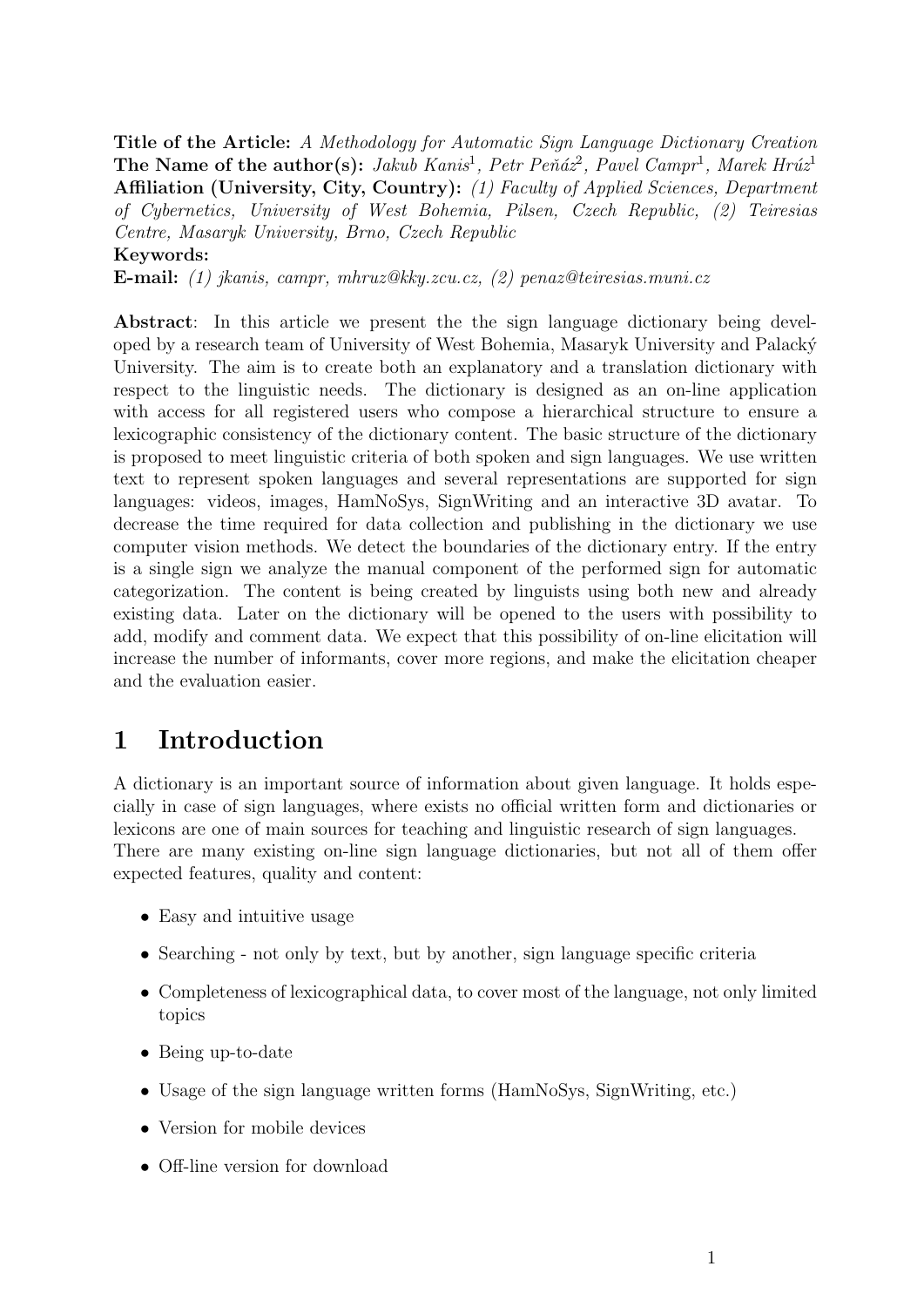Usually the existing dictionaries are specialized for selected topics or support only limited features. Our goal is to create state-of-the-art sign language dictionary which supports all mentioned features, is both translational and explanatory, and supports unlimited number of languages so that a dictionary entry (word or collocation) can be translated e.g. from the Czech sign language to the Czech language, English and American Sign language. Because adding of new signs into the dictionary is usually a time consuming and difficult task. We introduce in this article a methodology for automatized dictionary creation to speed up this process. The methodology is based on using of advanced computer vision techniques.

# 2 Dictionary Structure and Content

### 2.1 The linguistic principles of the dictionary

The dictionary combines three main principles:

- Full autonomy of the data for each language (the signs are not considered equivalents to some words and primarily, a sign should be explified by means of a sign language).
- Philological exactness and completeness (using the same lexicographic procedure for signs as normally used in thesauri online such as Merriam-Webster, Duden, Garzanti, Tresor de la langue francaise etc.).
- Semantic synsets (groups of synonyms) as conceived by George Miller and Christiane Fellbaum et al. for the well-known WordNet structure<sup>1</sup>.

In such a way, each language represents an independent lexicological network connected by synsets and collocations, and these independent networks (lexica) are freely connected to each other just by means of identical semantic features of their lexical items. Each lexical item (entry, lemma) is described by means of two groups of fields:

#### Formal description

Presentation of the lemma form:

- alphabetic text (standard spelling as primary word presentation in spoken language, alphabetic transcription of a sign if such a system exists)
- audio/video presentation (one or more audio or video formats to present pronunciation and/or mouthing in a spoken language; signing in a sign language)
- analytic description of the acoustic or visual reality (IPA transcription in spoken language, SW or HamNoSys in a sign language etc.)
- verbal description of the acoustic or visual reality (text comments to pronunciation or mouthing, verbal description of signs)

Classification of the lemma form:

• part of speech

<sup>1</sup>http://wordnet.princeton.edu/wordnet/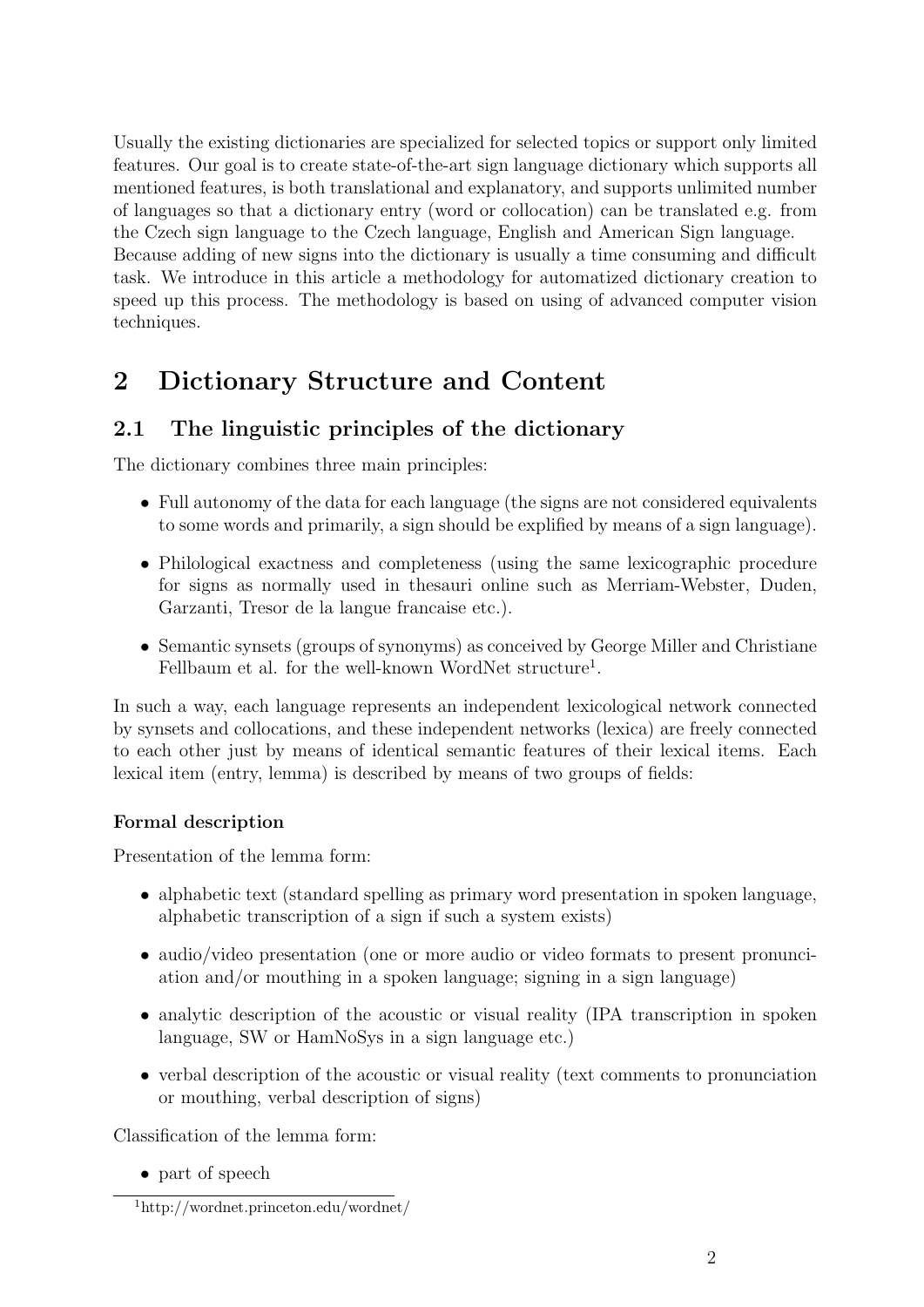- grammatic categories
- stylistic categories

#### Semantic description

Presentation of the meaning:

- verbal description of the meaning (semantic features) with examples for each semantic unit
- synsets: hypernyms/hyponyms, antonyms/synonyms, coordinate terms
- collocation, phrases with examples for each syntactic unit

Classification of the meaning:

• semantic categories

Organisational and legal description:

- performer: who filled in the data
- authorisation: who is the author of or responsible for the data
- history: when which data have been entered or cancelled

#### 2.2 Content Management

The content of the dictionary will be continuously extended and modified. For this purpose a special administration section is available where the users can (depending on their permissions) create, update or delete dictionary entries. Special work-flow management is prepared for administration users with limited permissions, where all modifications must be confirmed by administrators with full permissions. Thus the quality of the content is preserved with the possibility for many users to edit the content.

The decision if a new or updated dictionary entry is valid will be supported by a discussion under each dictionary entry, where the community can decide, whether the provided information is correct.

# 3 Methodology for Automatized Dictionary Creation

### 3.1 Scene Description

We use computer vision techniques to automatically detect boundaries of signs in a recorded session. There are certain conditions that need to be met in order to successfully obtain the boundaries. There should be a neutral pose of the signing person. This pose defines the beginning and the end of the sign. Also, the stage where the person is signing should have laboratory-like conditions so that the hands of the person are clearly visible and easily distinguishable from the background. Since the intention of the recordings is to use them in a SL dictionary these conditions are rational.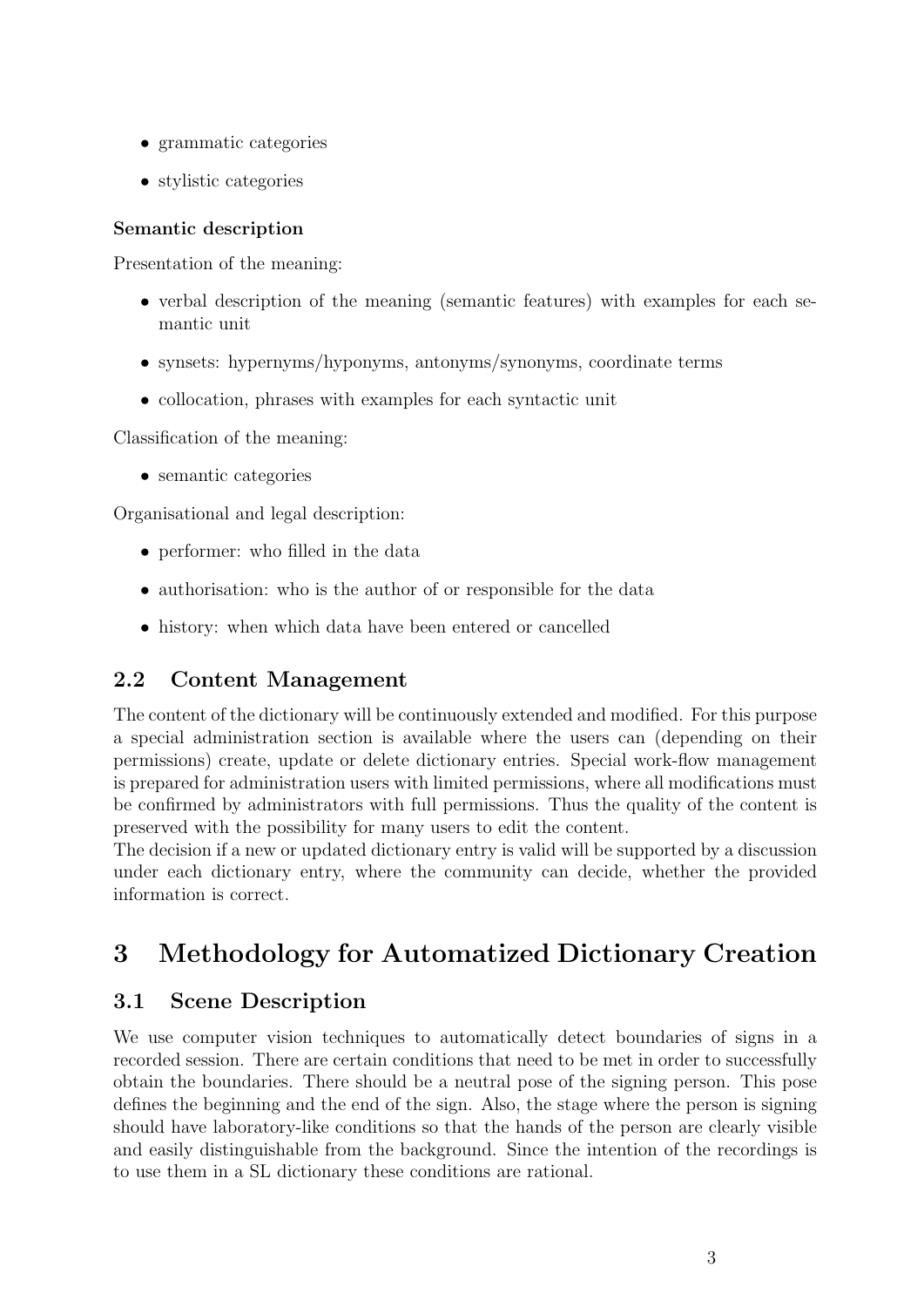

Figure 1: Left: An example of a configuration of cameras. Right: Example of the laboratory-like conditions and an initial pose.



Figure 2: Top row: selected frames from a sign video. Bottom row: relative movement through the sign video.

#### 3.2 Sign Boundary Detection

We detect two features: motion and position. First, the image is preprocessed and segmented so that we obtain parts of human body. In some cases a simple thresholding can be used (e.g. the signer wears dark clothes). In more complex situations when the brightness level of pixels is not enough to distinguish between parts of human body and the rest of the scene, we use skin color segmentation. Next, we use object detection in the segmented image. We compare the position of objects (hands and head) with the trained initial position. If the distance is below a threshold we assume the signer is in the initial pose (Figure 1). In some cases we do not need to compute the distances but rather examine the position of the object and check whether it is in some predefined region. This is just an alternative approach with the same mathematical foundation.

In the next step we describe the movement as the sum of pixels in the difference image. This does not give us a detailed description of the movement but rather an estimate of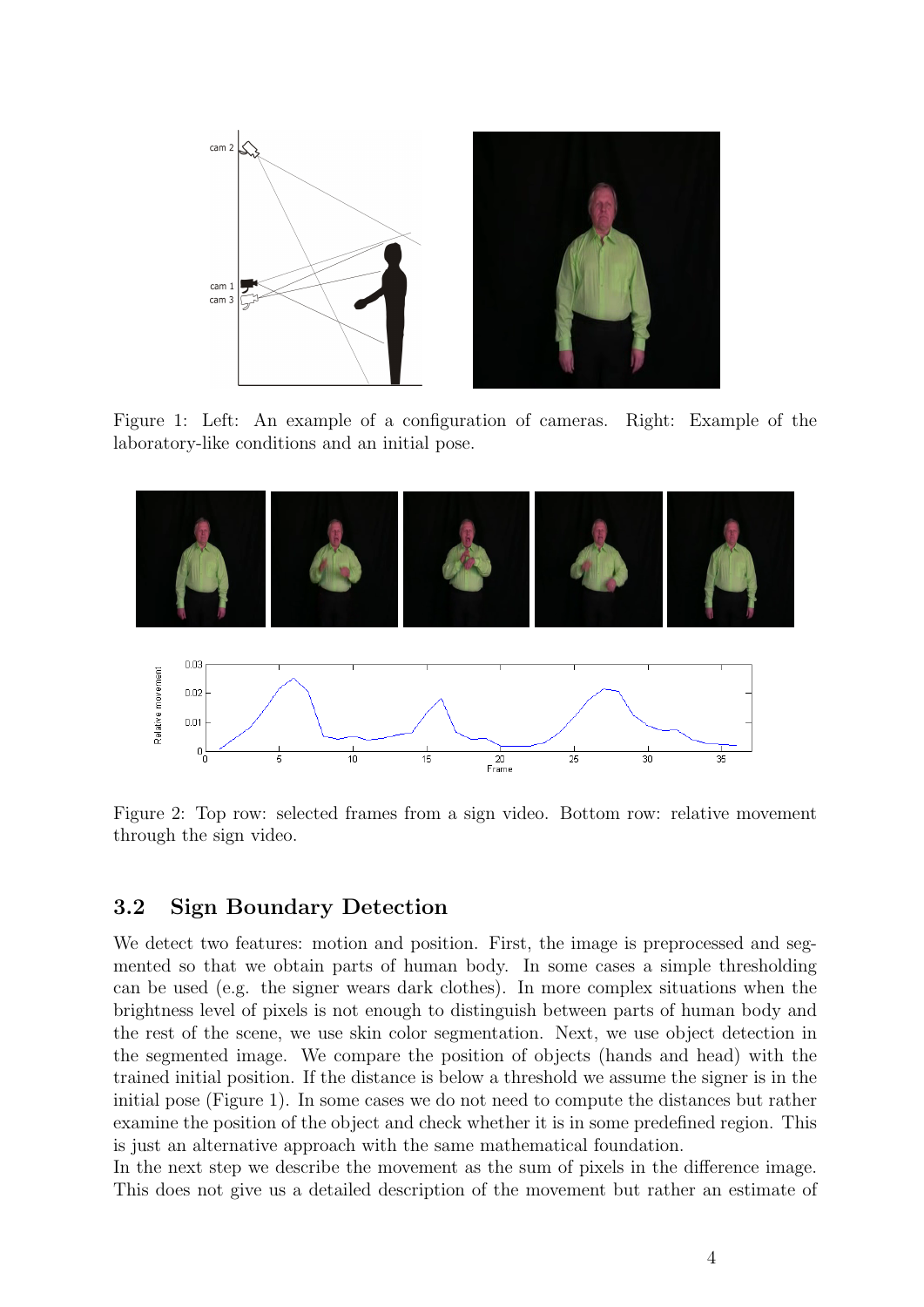| Session<br>Synchronization marks | Intervals to process<br>Crop |               | Processing |  |  |  |  |  |  |
|----------------------------------|------------------------------|---------------|------------|--|--|--|--|--|--|
| Session name                     | Source videos directory      |               |            |  |  |  |  |  |  |
| ZNAKR                            | D:\Work\POJABR\AutoCutGui    |               |            |  |  |  |  |  |  |
| List of videos                   |                              | Add directory |            |  |  |  |  |  |  |
| 00001.mts.avi                    | Name                         |               |            |  |  |  |  |  |  |
|                                  | File name                    |               |            |  |  |  |  |  |  |
|                                  | 00001.mts.avi                |               |            |  |  |  |  |  |  |
|                                  |                              |               |            |  |  |  |  |  |  |

Figure 3: AutoCut main window.

total movement in the image. This value is normalized by the resolution of the image. A threshold is set and when the relative motion in the image is above this threshold we assume there is a significant movement of hands (Figure 2).

The features of movement and initial pose are measured over the recording. The first frame in which the neutral pose is not detected and movement is detected is considered as the beginning of the sign. Respectively, the first frame in which the neutral pose is detected and no movement is detected is considered to be the end of a sign. We have to shift the boundaries of the detected sign a bit so that the resulting cuts begin and end in a stationary pose. Usually we use the value of  $+/- 50$  ms.

#### 3.3 AutoCut

To speed up the process of video recordings we made a specialized program. The program was developed with aim to take the user trough the whole process of videos from preprocessing to made the recorded signs ready to publish. The first step of video processing is conversion of recorded videos to the video format appropriate for the next processing. This can be done by user in simple dialog with file managing and running of the preprocessing. The main window (see Figure 3) of the program has five cards in the order of usual processing of chosen videos. On the first card the user can add, change or delete source video files (made in preprocessing step). On the second card a synchronization mark, which is important for processing of video records from different point of views, can be set. The next card is for the crop adjusting and the third for choosing the intervals to process. The last card is for the automatic sign boundary detection, adjusting of the skin color model and final generation of particular signs for publication.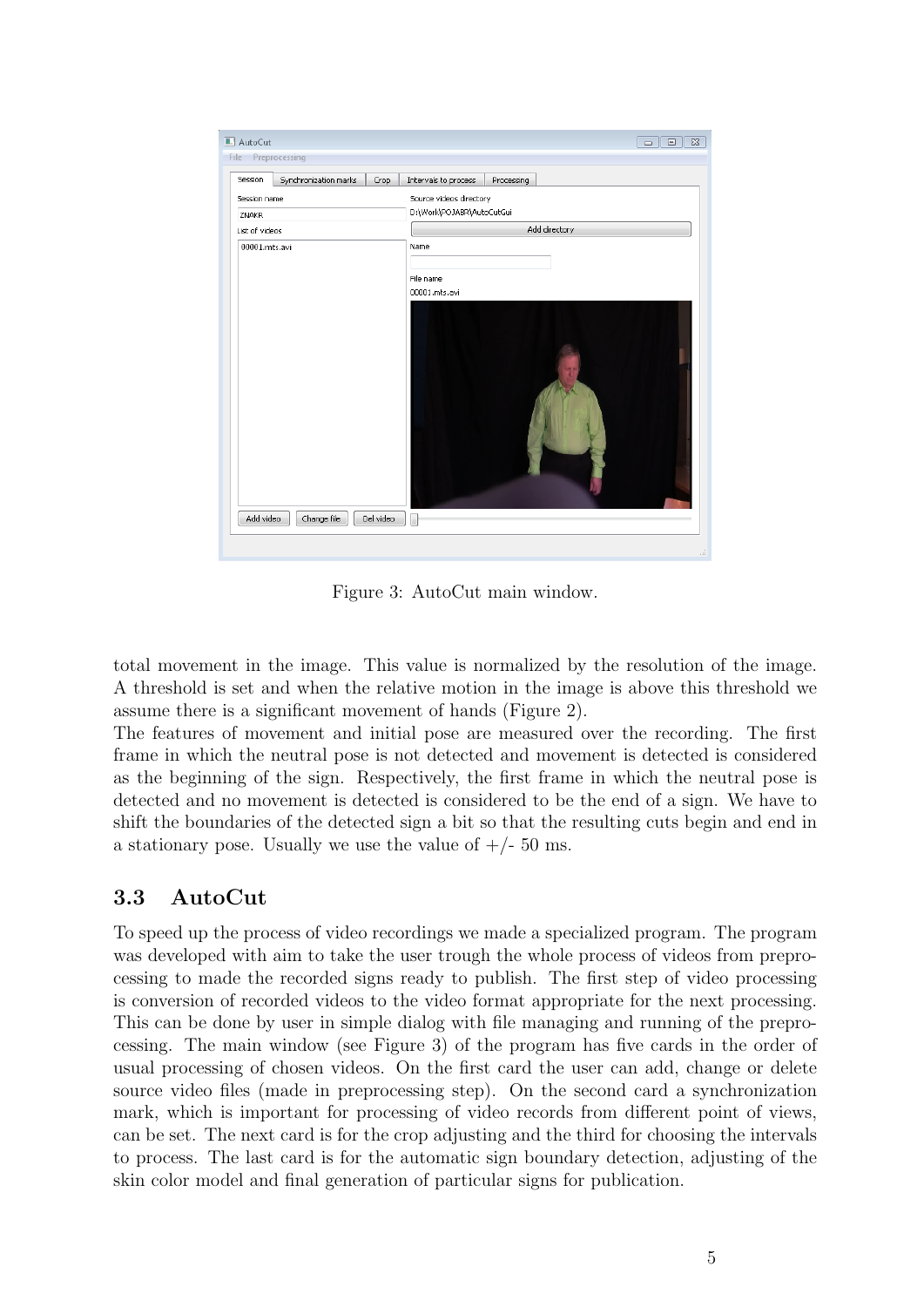

Figure 4: Video player showing a sign.



Figure 5: 3D avatar displayed in the web page.

# 4 Sign Language Dictionary On-line

The dictionary is a joint venture of University of West Bohemia, Masaryk University and Palacký University, accessible at the following URL's: http://slovnik.zj.teiresias.muni.cz/ and  $http://znaky.zcu.cz$ . Primary platform for the dictionary usage is a PC connected to the Internet, with any modern internet browser (Internet Explorer version 6 and above, Firefox, Opera, Chrome, etc.) with installed Adobe Flash plugin. To enable hardware accelerated, high quality 3D avatar animation, a special plugin (Google O3D) is required. Without this a lower quality 3D avatar is used.

Secondary platform is a mobile device (PDA, smartphone, etc.) with installed internet browser. For this platform the dictionary will be formatted with respect to the device capabilities and the video clips will be resized and compressed for the needs of those devices.

Another next platform is a PC in the same configuration as above but without internet connection. The dictionary will be able to automatically create off-line version, which will be automatically created every day and available for download. This off-line version will be limited in functionality in comparison to on-line version, mainly in searching capabilities.

### 4.1 Sign Language Representations

video The dictionary entry can be represented by one or several video clips (Figure 4). They can be recorded separately (different speaker, place) or can be recoded simultaneously from multiple views (e.g. front, side and face view). The video data can be stored on the dictionary server or can be stored on external server anywhere on the Internet, including video sharing websites (Youtube, Vimeo, Dailymotion etc.). The video data will be available in more compression qualities and sizes, mainly for the usage on mobile devices.

3D avatar Synthesis of the sign language creates a computer animation of the signing avatar, [1] (Figure 5). For this purpose, we have specially created 3D animation model of the human figure.

image Multiple illustrations, photos or any other images with representation of a sign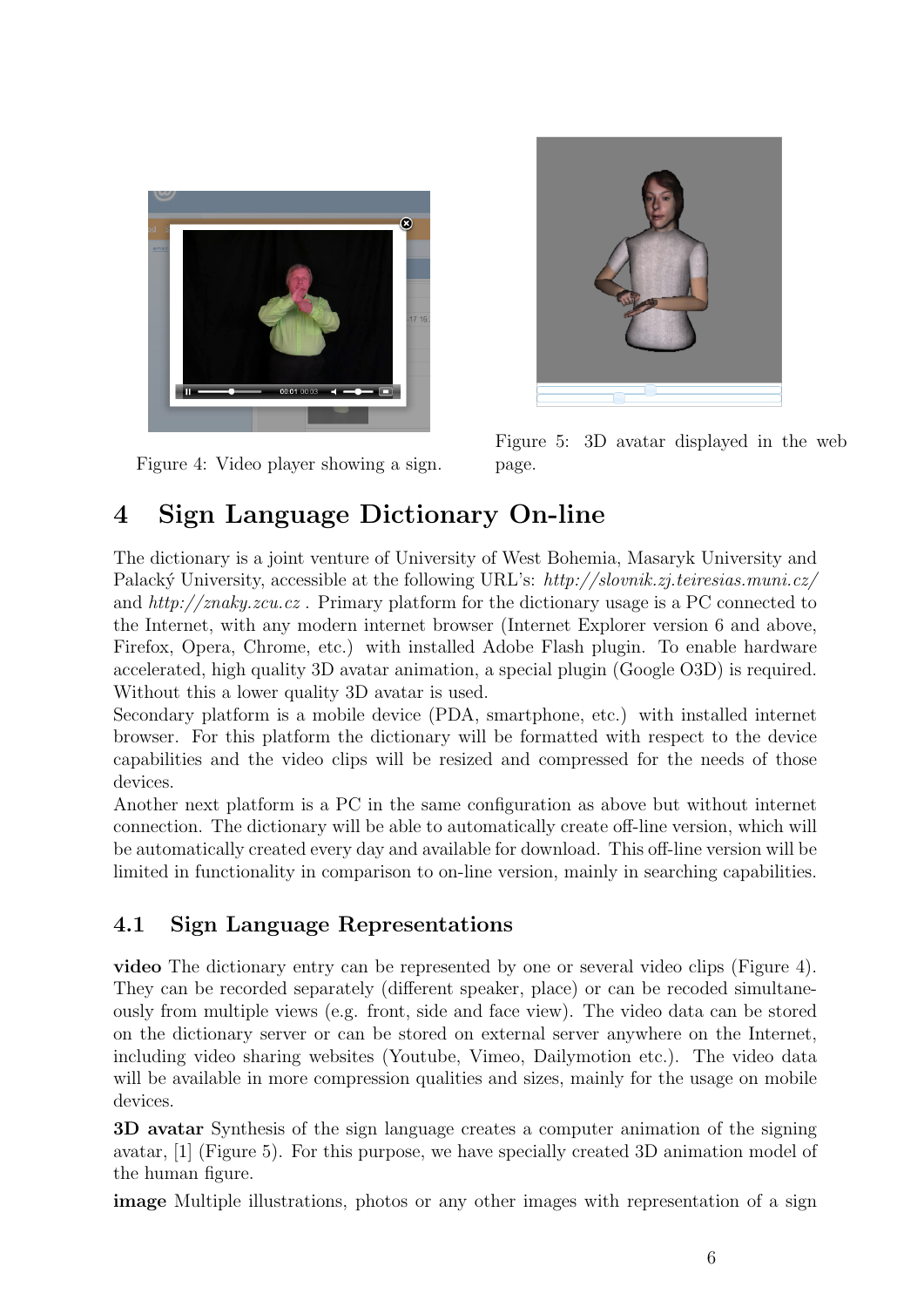

Figure 6: HamNoSys editor. Figure 7: SignWriting editor.

can be used.

HamNoSys The dictionary includes a special editor for HamNoSys (Hamburg Sign Language Notation System, [2]) strings which allows the users to create new or modify existing HamNoSys strings (Figure 6). In this time the Hamnosys notation of each sign is crucial for automatic synthesis of sign language.

SignWriting Similarly to HamNoSys, special editor for SignWriting is included, [3] (Figure 7).

## 4.2 Searching

Key feature of the dictionary is searching. The goal is to create searching functionality which will provide relevant results for user query. For spoken languages there are basically two ways to enter data for searching: text data via standard spelling (possibly in combination with grammatical and stylistic or semantic information), or acoustic data via voice. A specific combination of both ways is represented by searching based on phonetic transcription (usually intuitive one, rather than an exact system). Result is a list of dictionary entries which satisfy the given search criteria. For the Czech language a lemmatization engine is used to enable searching among different inflected forms of same words. Furthermore, the searching is not necessarily limited only for dictionary lemma form but may provide, if needed, full-text search in all text items (meanings, explanations, use cases etc.).

In the case of sign languages both above-mentioned ways are complicated by the lack of standards: there is usually no system of text transcription, there is no standard sign notation, and not enough visual data to use a camera and motion capture as a standard searching technology. Our goal is to examine possibility of HamNoSys and SignWriting usage as search criteria and find a way how to find related dictionary entries for the given criteria. Because we expect that the resulting list for this way of searching will contain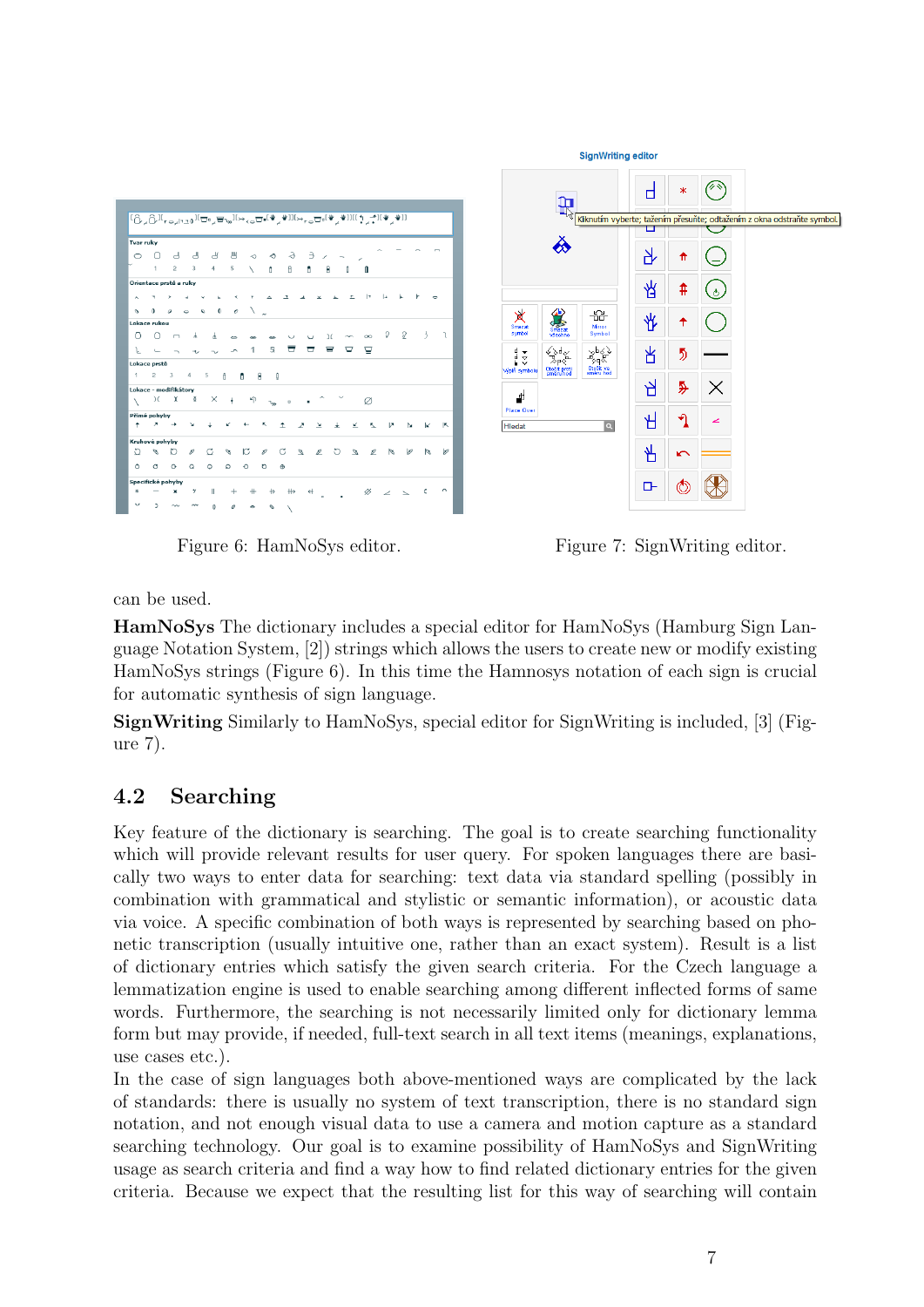| Search      |                          |                             |                        |                |              |                                |   |            |                                                       |  |  |                                                             |              |              |    |      |                |                          |
|-------------|--------------------------|-----------------------------|------------------------|----------------|--------------|--------------------------------|---|------------|-------------------------------------------------------|--|--|-------------------------------------------------------------|--------------|--------------|----|------|----------------|--------------------------|
|             |                          |                             |                        |                |              |                                |   |            |                                                       |  |  |                                                             |              |              |    |      |                |                          |
| Language    |                          | Fulltext                    |                        | Part of speech |              |                                |   | Categories |                                                       |  |  |                                                             | Regions      |              |    | 宝    |                |                          |
|             | $\overline{\phantom{a}}$ |                             |                        |                |              | $\overline{\phantom{a}}$       |   |            |                                                       |  |  | $\overline{\phantom{a}}$                                    |              |              |    |      |                |                          |
|             |                          |                             |                        |                |              |                                |   |            |                                                       |  |  |                                                             |              |              |    |      |                |                          |
| Lessons     | $\blacktriangledown$     | Hamnosys<br>$size + size -$ |                        |                |              |                                |   |            |                                                       |  |  |                                                             |              |              |    |      |                |                          |
| Signwriting |                          |                             |                        |                |              |                                |   |            |                                                       |  |  |                                                             |              |              |    |      |                |                          |
|             |                          |                             |                        |                |              |                                |   |            |                                                       |  |  |                                                             |              |              |    |      |                | $\overline{\phantom{a}}$ |
|             |                          |                             |                        |                |              |                                |   |            |                                                       |  |  |                                                             |              |              |    |      |                | $\frac{1}{2}$            |
|             |                          | <b>Tvar ruky</b>            |                        |                |              |                                |   |            |                                                       |  |  |                                                             |              |              |    |      |                |                          |
|             |                          |                             |                        |                |              |                                |   |            |                                                       |  |  |                                                             |              |              |    |      | $\blacksquare$ |                          |
|             |                          | Ö                           | ٥                      |                |              |                                |   |            |                                                       |  |  |                                                             |              |              |    |      |                |                          |
|             |                          |                             | л.                     | $2 \t3$        |              | 45                             |   |            | $\vee$ $\begin{array}{ccc} 0 & 0 & 0 & 0 \end{array}$ |  |  | O                                                           | 0            |              |    |      |                |                          |
|             |                          |                             | Orientace prstů a ruky |                |              |                                |   |            |                                                       |  |  |                                                             |              |              |    |      |                |                          |
|             |                          | $\hat{\phantom{a}}$         |                        |                | $\checkmark$ | $\overline{\phantom{a}}$<br>×. | × | $\Delta$   | $\Delta$                                              |  |  | $\begin{array}{cccccccccccccc} A & X & A & A & \end{array}$ | $\mathbb{R}$ | $\mathbf{L}$ | k. | - 10 | $\bullet$      |                          |

Figure 8: Searching form.

many items, other criteria can be used to limit the search as for text search (semantic and grammatical information) (Figure 8).

### 4.3 Automatic Processing of Signs

According to work described in [4] we are able to track hands and head in recordings designed for sign language dictionary. For now we are able to obtain the trajectories of both hands and the head (Figure 9). On a relatively small dataset we achieved good recognition results with features describing the manual component of SL. The features can be used for the annotation of a portion of manual component in the desired form. From the signal of trajectories of both hands we are able to determine whether the sign was symmetric or not. We compute Pearson correlation coefficients between the  $x$  and  $y$ signals of the trajectories. The absolute value of the coefficients determines the probability of the sign being symmetric. The trajectory can be also utilized to determine the location of the sign, the type of movement and the contact between body parts. These are work in progress. The trajectory also gives us information about the position of hands in every frame. Thus, we are able to obtain an image of the hand in every frame. This image can then be used for hand shape recognition. This task is very difficult and up to now is not sufficiently solved. Our approach will take into account only 27 hand shapes thus the problem becomes better conditioned. Based on this information we can automatically group similar signs and utilize this information for searching purposes.

## 5 Conclusion

The sign language dictionary which offers so many options and meets all the abovementioned criteria is a complex and prestigious goal that will need co-operation of several teams on the international level. We hope that it can be achieved in spite of the fact that number of native signers is evidently decreasing (due to several reasons) and it is not easy to build up a professional team dedicated to sign linguistics.

# 6 Acknowledgment

We would like to acknowledge all the colleagues who are developing the on-line dictionary: Zdeněk Krňoul, Miloš Železný, Luděk Müller, Svatoslav Ondra, Jan Fikejs, Vojtvech